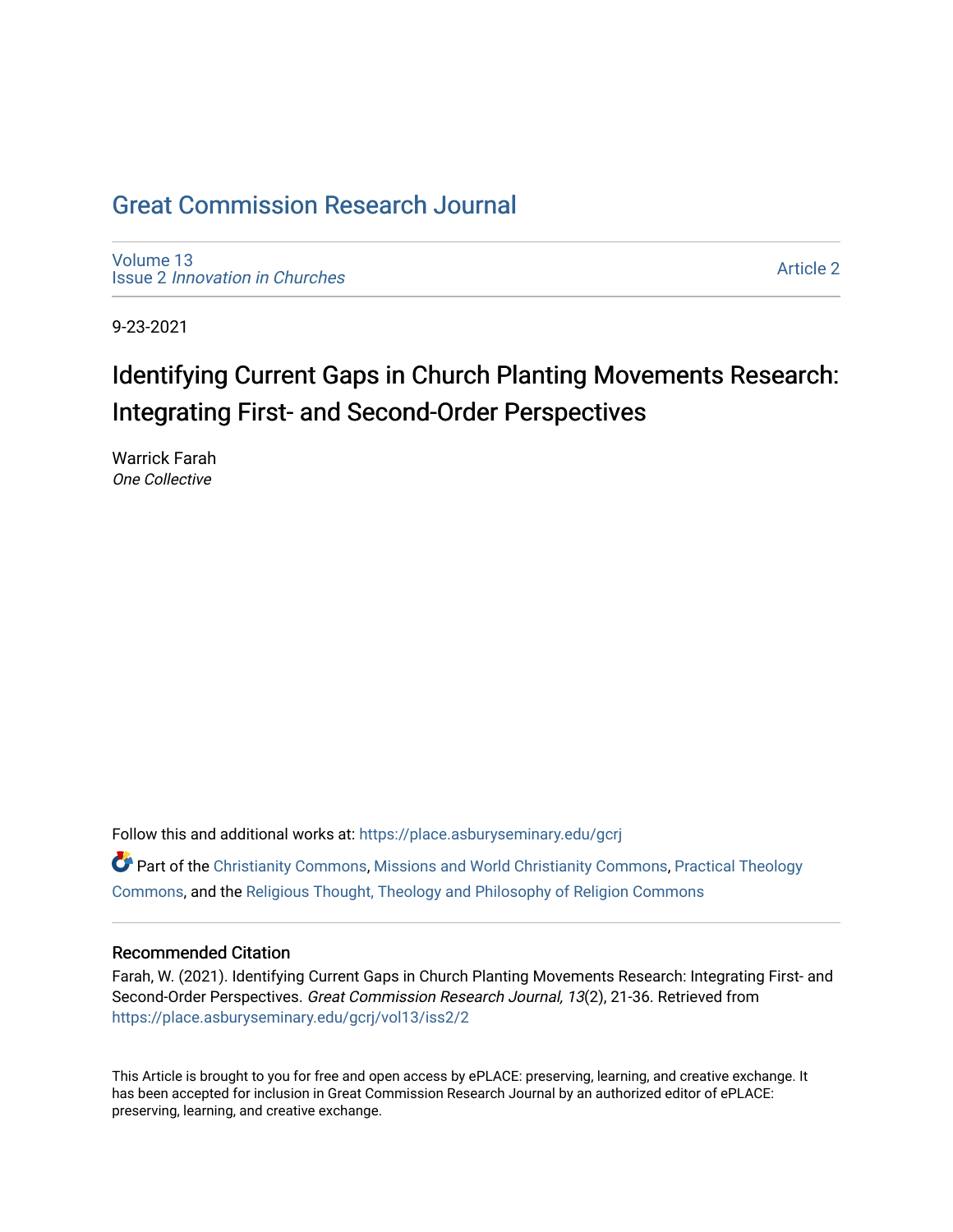# **Identifying Current Gaps in Church Planting Movements Research: Integrating First- and Second-Order Perspectives**

*Warrick Farah* One Collective

### **Abstract**

*The proliferation of church planting movements in least-reached peoples today provides an opportunity ripe for missiological research. Using the online application form for the Movements Research Symposium 2020 of the Motus Dei Network, this article identifies six gaps of understanding in the missiological discourse on movements: 1) Deepening Theological-Missiological Descriptions of Movements, 2) Identifying Best Practices and Effective Movement Strategies, 3) Clarifying Issues of Ecclesiology – Practical, Theological, and Spiritual, 4) Training Movement Catalysts and Practitioners, 5) Highlighting Contextual, Sociological, and Holistic Features of Movements, and 6) Documenting Movements with Respect to Verification, Metrics, and Administration. However, issues of positionality make investigating these gaps difficult, especially considering the problematic insider/outsider dichotomy in research. Opportunities for integration of perspectives are suggested in a way that values a multiperspectival framework while prioritizing and empowering local research initiatives.*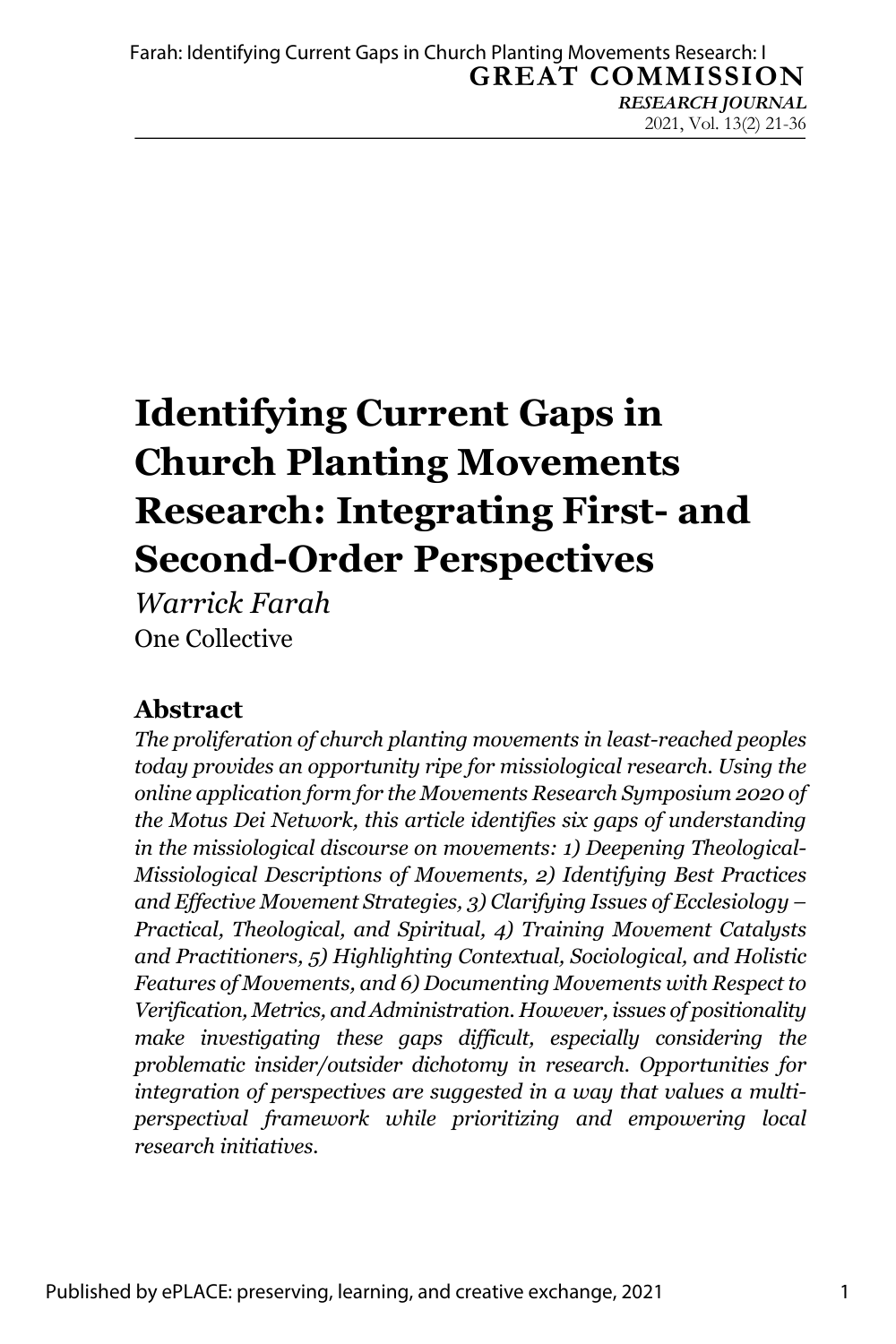The opportunity for research on church planting movements is unparalleled in Church history due in part to the convergence of three current phenomena: 1) the exponentially growing number of believers coming to faith in movements among least-reached peoples today, up sharply even since 2005 (Long, 2020), 2) the great number of missionaries from both the Global North and South who have exposure to missiological research (Bevans et al., 2015), and 3) the technological ease for virtual network creation and collaboration. For a greater understanding of how we can achieve the biblical "no place left" aspiration for the gospel (Rom. 15:23), we are wise to seize this opportunity for quality research of church multiplication movements among least-reached peoples and nations today.

However, the very idea of *research* is fraught with complex issues, especially considering the relative novelty of the contemporary strategies and phenomena found in today's church planting movements (CPMs) or disciple making movements (DMMs). A CPM is a "rapid multiplication of indigenous churches planting churches that sweeps through a people group or population segment" (Garrison, 2004, p. 21). DMMs, a specific strategy for a CPM, are "lay-led, small-group discipling movements" where the small groups themselves have multiplied (at least up to four generations) and often along social networks. With or without favorable socio-political factors, the engine driving the CPM process tends to be easily reproducible churches with communal, interactive Bible study as their main liturgy (Farah, 2020, p. 3).

With this definition in mind, who sets the agenda for research concerning CPMs? What are the power dynamics involved? Who wants to know what, and for what purpose? Should the agenda be set only by movement catalysts? Or should academics studying World Christianity (i.e. Pachuau, 2018) lead the overall research discourse? What is the value of examining relationships between the academy, mission agencies, movement practitioners, and members of movements themselves? How can traditional denominations, which are increasingly engaging with the subject of movements, learn from this conversation as well?

This article uses data compiled from the application forms for the Motus Dei Network's virtual Movements Research Symposium of October 2020 to identify and analyze potential research themes concerning CPMs. The Motus Dei Network (http://MotusDei.Network) exists for the missiological study of global movements to Christ and is a collaboration between mission agencies, movement practitioners, and academic research centers. On the application for the Symposium, participants were asked to state their opinions as to the most pressing needs for research and inquiry into movements. As we discuss the proposed themes of research that emerged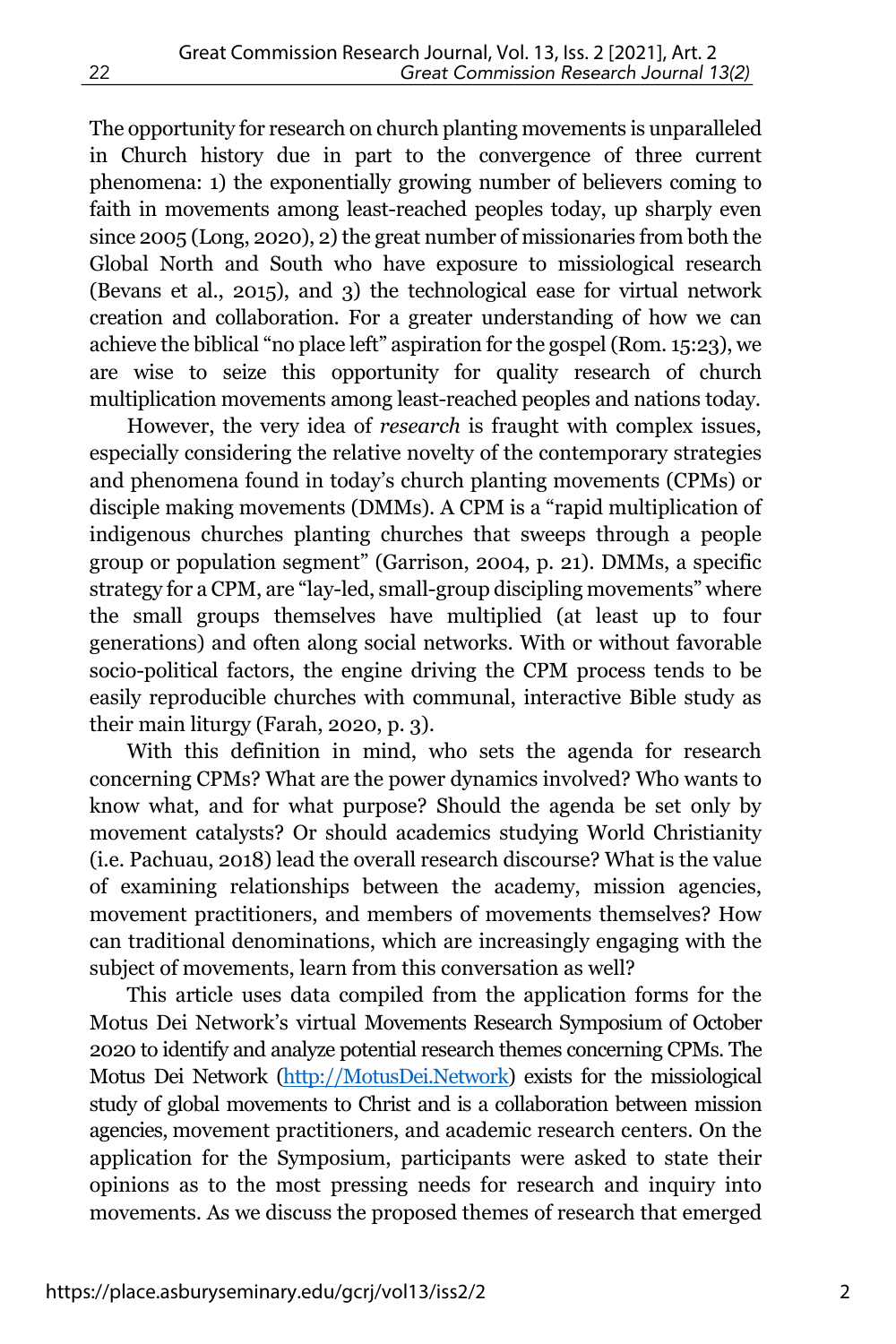appreciating the contributions, perspectives, and methods of one another (1 Cor. 12:25-26).

#### **Identifying Gaps in Movements Research**

In the online application to attend the Movements Research Symposium, which was online from July 2019 – September 2020, 126 applicants responded to the question, "*In your opinion, what are the most important aspects of discipleship movements (or church planting movements) that need further research and inquiry?*" While most applicants were men from the Global North, only 15% were from the Global South and 13% of the applicants were women (a few were African and Asian Women). Moving forward, our movements research initiative needs improvement in integrating non-Western and female voices into the conversation. At the same time, the leadership of the Motus Dei Network was encouraged that dozens of agencies and institutions serving in Africa, Asia, and diaspora settings in the Global North were represented in this initial survey. Applicants included indigenous movement catalysts, movement practitioners, researchers, missionaries, and leaders of mission organizations, many with advanced degrees in missiology. The length of answers ranged from two words, for example, "*social forces*," to 515 words. The length of the median answer was 24 words. Interestingly, differences in suggestions for topics were not discernable when sorting between gender, ethnicity, and regional area of service. Additionally, non-Western catalysts who responded also had answers spread across the various themes (Table 1).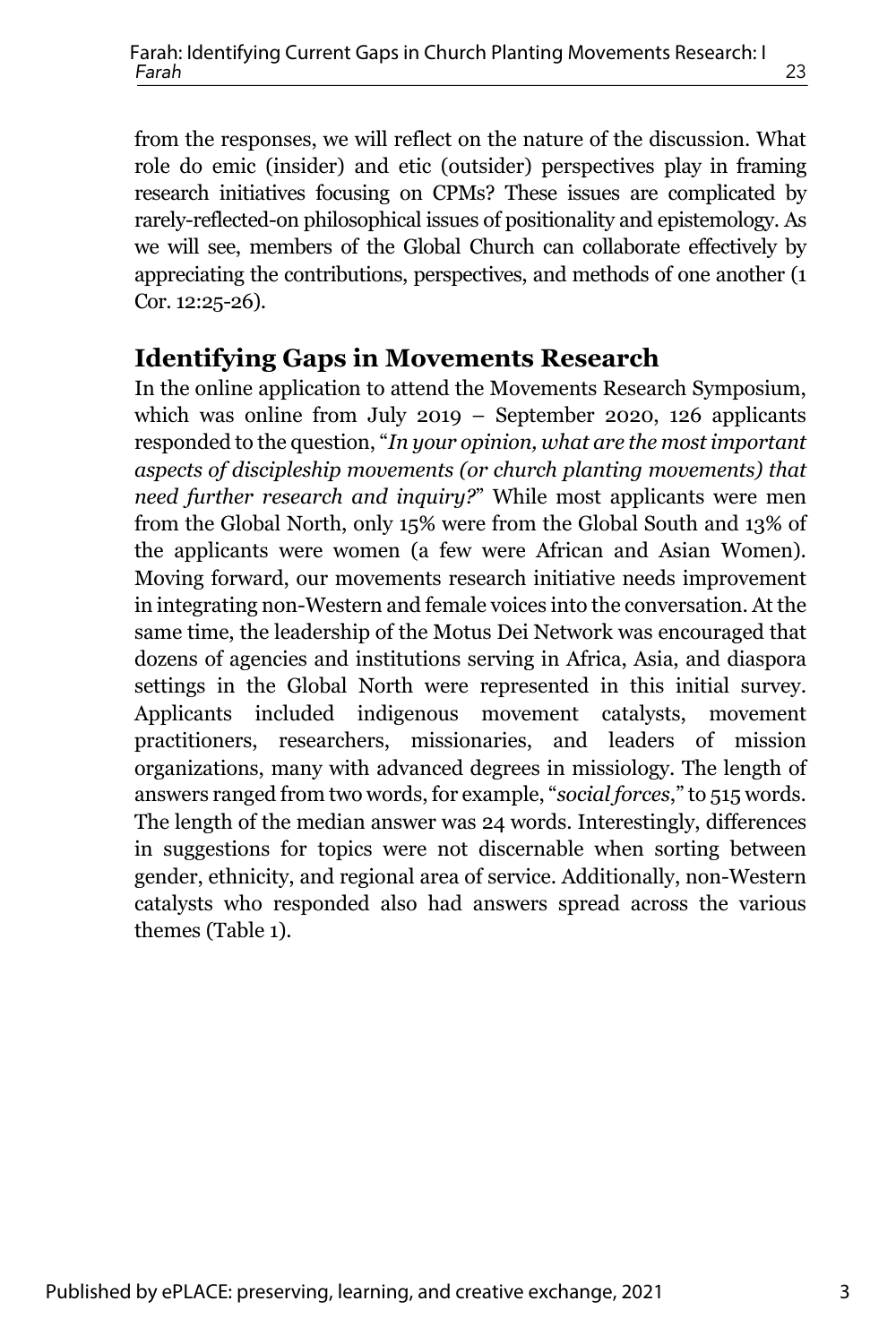| <b>Theme of Suggestion</b>                    | <b>Number</b>  | Percentage |
|-----------------------------------------------|----------------|------------|
| More Robust Biblical Theology and             |                |            |
| Missiological Description of Movements        | 21             | 10.4%      |
| Best Practices and Identifying Strategies     |                |            |
| for Catalyzing Movements                      | 19             | 9.5%       |
| Theology of Church and Forms of               |                |            |
| <b>Churches in Movements</b>                  | 18             | $9.0\%$    |
| <b>Training and Maturing Movement</b>         |                |            |
| Catalysts (Including Theological Training)    | 18             | 9.0%       |
| Social Dynamics and Sociological              |                |            |
| <b>Features of Movements</b>                  | 17             | 8.5%       |
| Contextualization (Including Arts/Music)      |                |            |
| and Socioreligious Identity Issues            | 14             | 7.0%       |
| Theological and Spiritual Maturity/Health     |                |            |
| of Disciples and Churches                     | 12             | 6.0%       |
| <b>Identifying Models of Training for</b>     |                |            |
| <b>Movement Practitioners</b>                 | 9              | 4.5%       |
| <b>Impact of Movements on Holistic</b>        |                |            |
| <b>Community Transformation</b>               | 9              | 4.5%       |
| Differing Features of Movements               |                |            |
| <b>According to Regional Areas/Context</b>    | 9              | 4.5%       |
| <b>Sustainability of Movements</b>            | 9              | 4.5%       |
| Relationship to the Global Church,            |                |            |
| <b>Traditional Churches, and Institutions</b> | 9              | 4.5%       |
| Role of Expatriate or Near-Culture            |                |            |
| <b>Missionary Coaches</b>                     | 8              | 4.0%       |
| Metrics, Verification, Evaluation, and        |                |            |
| Reporting                                     | 8              | 4.0%       |
| Issues Related to (the Difficulty of)         |                |            |
| Starting Movements in the Global North        | 7              | 3.5%       |
| Finances/Outside Support of Movements         | 6              | 3.0%       |
| Movements in Cities and Urban Contexts        | 3              | 1.5%       |
| <b>Movements Starting Movements</b>           | $\overline{2}$ | 1.0%       |
| Role of the Supernatural                      | 2              | 1.0%       |
| Role of Women in Movements                    | $\mathbf{1}$   | 0.5%       |
| <b>Total Suggestions</b>                      | 201            | 100%       |

**Table 1.** *Suggestions for Research about Movements*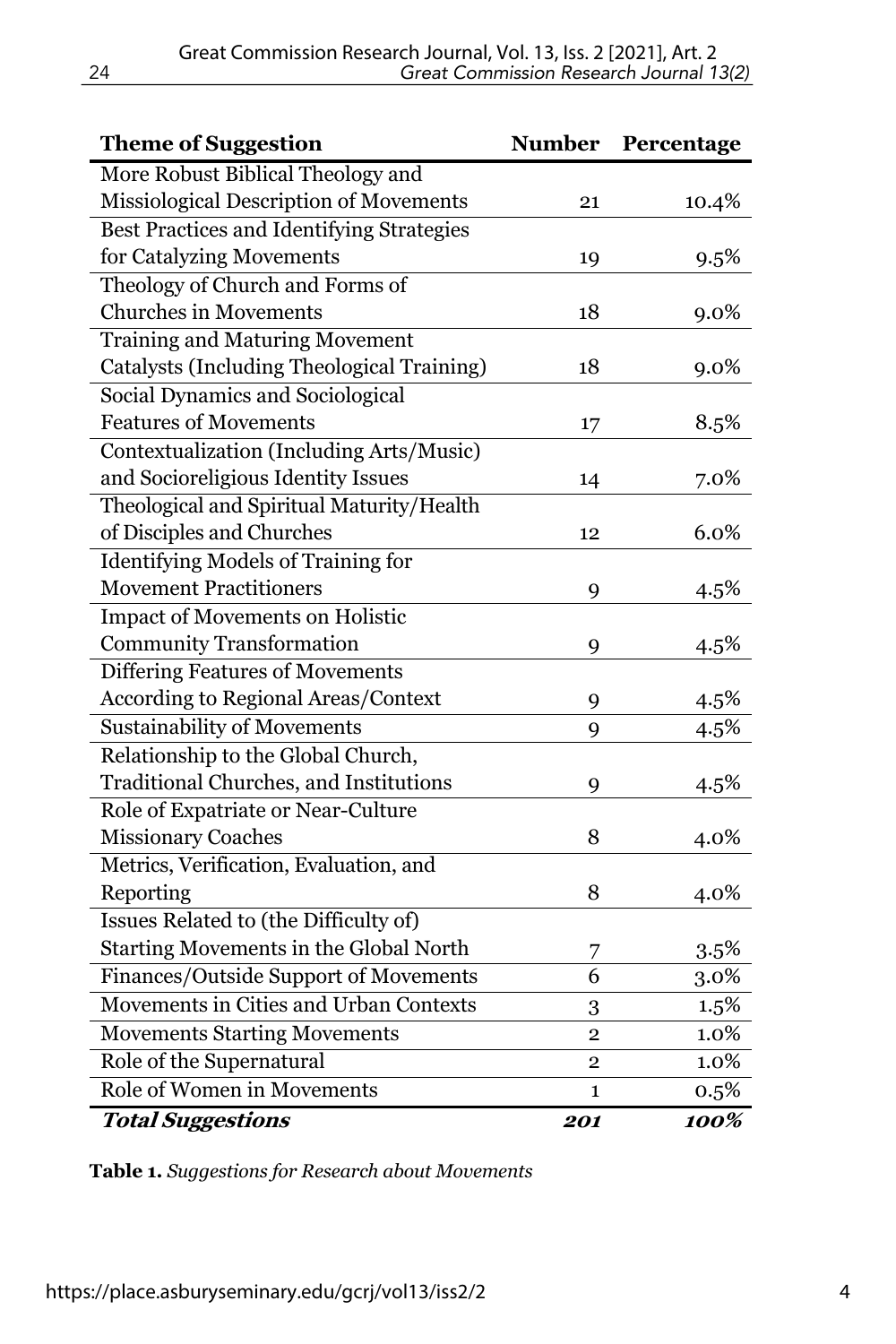To analyze the responses, I used a combination of qualitative content analysis and inductive coding (Schreier, 2012, p. 44). This iterative process allowed for themes and categories to emerge from the data itself (Wildemuth & Zhang, 2009, p. 310). On average, each applicant mentioned 1.6 ideas of research for a total of 201 suggestions grouped into 20 specific categories. For example, one short answer was, "*Biblical foundations, contextualization*." I coded this response as two suggestions: one as the "More Robust Biblical Theology and Missiological Description of Movements" category and the other as "Contextualization (Including Arts/Music) and Socioreligious Identity Issues," respectively.

Responses were diverse and numerous with, interestingly, no overwhelming consensus. I will combine and reflect on some of the significant suggestions and salient responses in the sections that follow. From these 20 categories of suggestions from those who applied to the Movements Research Symposium, six themes emerged representing gaps or unknown areas in missiological research on church planting movements.

#### **1. Deepening Theological-Missiological Descriptions of Movements**

The most common responses pertained to both biblical and missiological understandings of movements. These may seem like two different themes, but they were often tied together. Since missiology is inherently a biblicaltheological "interdisciplinary discipline" (Priest, 2012), it was often not possible to discern between the two. For instance, one applicant wrote, "What are the Biblical foundations for a solid movements missiology?" Another answered, "Ithink a proper framing of movement methodology and its development from previously existing missiological ideas would be helpful - currently movements often come across as a new missiological fad…I think a more biblically and theologically sound explanation of movements would be helpful." Another example in this category succinctly explained, "It would be helpful for expat missionaries and national workers to understand the link between their daily efforts of making disciples and the movement of the Holy Spirit among the masses, both theologically and empirically." As some of the current literature on movements comes across to some as promotional in nature, this theme points to the felt need in the missions community for a more robust biblical and missiological description of contemporary discipleship movements or, at the least, for deeper descriptions of movements because such descriptions are not widely known or are not perceived to be deep enough.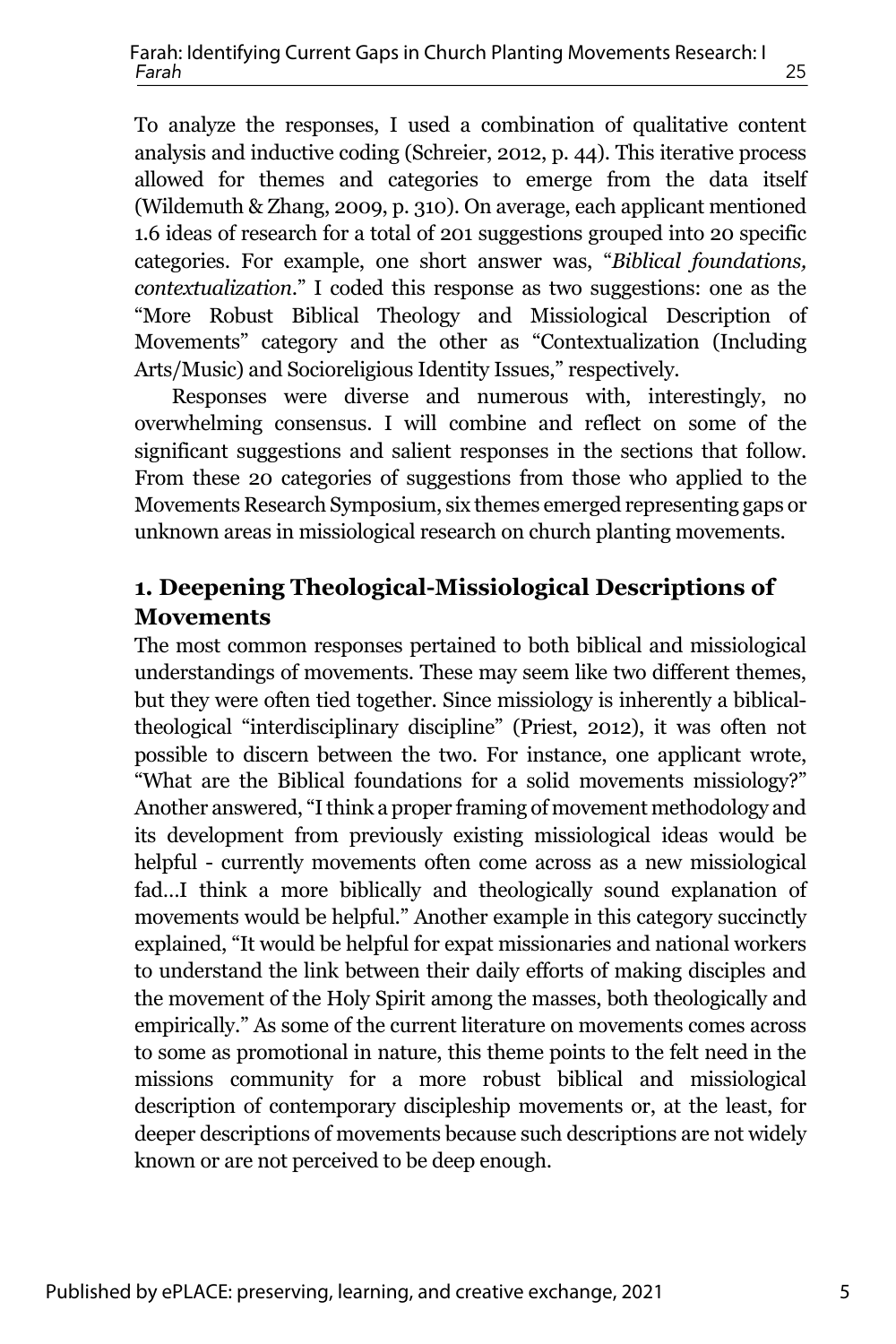### **2. Identifying Best Practices and Effective Movement Strategies**

Another significant theme that emerged from the responses was more pragmatic. Respondents wanted to know the "How to…?" of movements. For example, what are the "activities in early stages of multiplication, especially in areas with small numbers of churches and local believers?" Another person remarked, "What are the practical how to's of starting from zero or near zero?" Yet another person wrote simply, "How to identify bottlenecks/obstacles." While many books have been written to propose a prescriptive side of movement missiology, there seems to be a need to further explain the strategic side of movements and possibly a need for evidence that these strategies work. Although only 9.5% suggested this, it points also to the fact that some believe that the best research should determine the best practices to emulate. One response clarifies the presupposition that the search for best practices and strategies is what may catalyze new movements: "Although movements vary from one context to another (structural variations), I suspect the existence of some universal driving forces on which we can build to make movements both sustainable and transferable."

Additionally, two people mentioned they would like to see more research on the phenomenon of movements starting movements, "How to go beyond sustaining movements to cascading movements?" And yet, sustainability was also a theme, "How to sustain rapid movement expansion after the point of movement maturity?" Related to this discussion, seven also mentioned issues related to the difficulty of catalyzing movements in the Global North. For example, "What role do CPM strategies have in reevangelizing secular Europe? Despite some successes, why are CPMs slower in the West than anywhere else?" Three people also mentioned the urban aspects of movements, "How does this work out in mega multicultural cities and in the West?" This was echoed by another applicant, "Why aren't we seeing as much movement in Western contexts? Anyone seeing fruit using movement principles in diaspora?"

#### **3. Identifying Issues of Ecclesiology – Practical, Theological, and Spiritual**

The theological nature and practical form of churches in movements were also considered important, as 18 people suggested this theme. Several simply remarked that "ecclesiology" was an issue that needed more study. Others, however, were more detailed, "The effectiveness of discipleship and leadership structures within movements for yielding mature churches that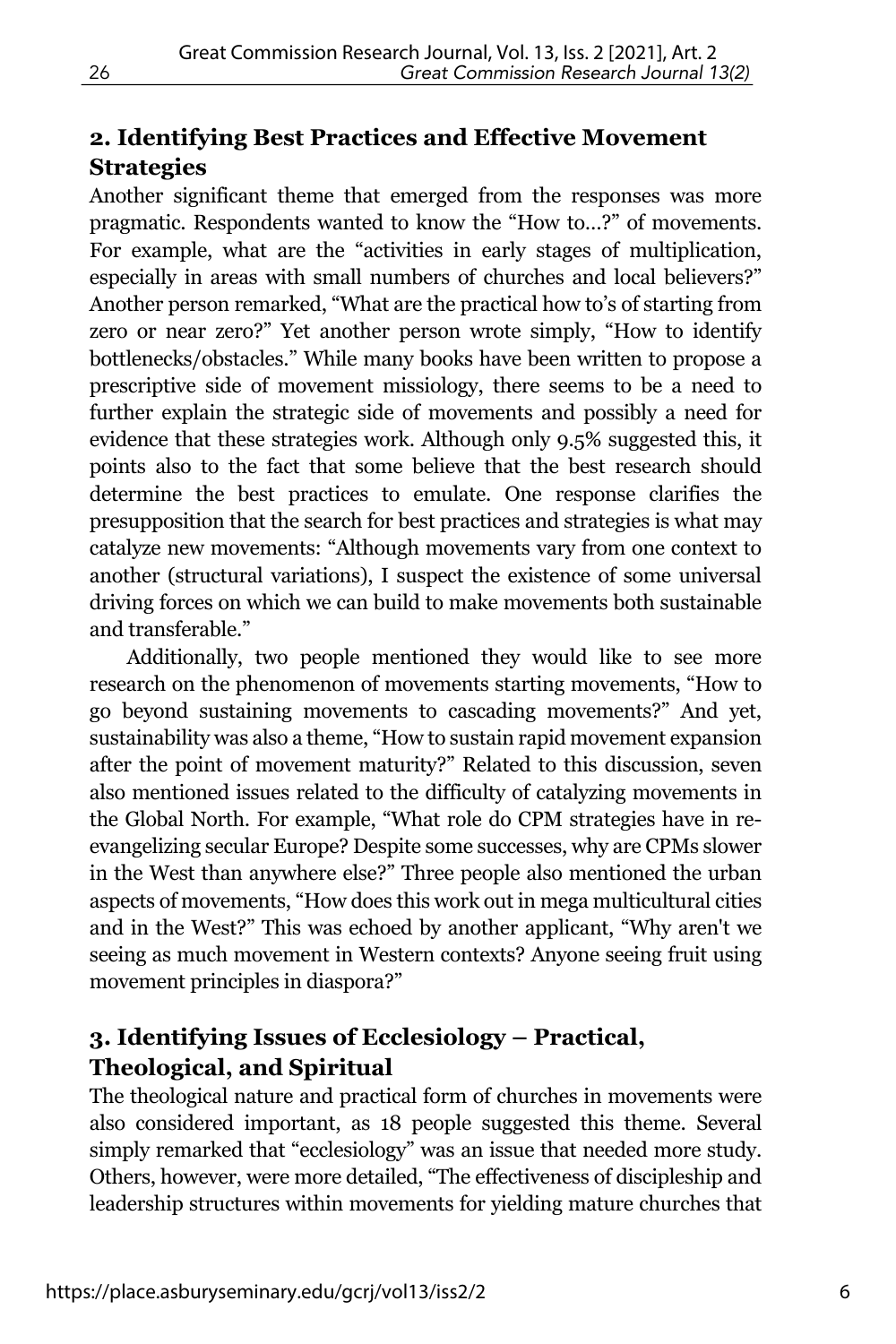remain faithful to historic Christian orthodoxy while innovating church forms and approaches to multiplying." A related issue involved the category "Theological and Spiritual Maturity/Health of Disciples and Churches" which 12 people mentioned as a concern. One mentioned, "Healthy church formation is the biggest question. How do we make sure that churches are healthy with strong local leadership?" Another said, "How much do people in generations 5 and above really understand who Jesus is? What does theology look like in further generations?"

Additionally, nine people suggested more research on the relationship between traditional, previously established churches (sometimes referred to as "legacy churches") and microchurches (house churches or small churches meeting in places other than official church buildings) in movements, "Does DMM (simple churches) undercut and diminish traditional church models? What is/should be the role of traditional churches in DMM?" Another echoed the comments of others in this category, "How will these movements connect with the wider, global body of Christ?" Taken together, these ecclesiological themes were one of the most significant in this data. This indicates the priority of healthy church formation that applicants placed in the overall mission discourse on movements.

#### **4. Training Movement Catalysts and Practitioners**

Eighteen people suggested research around the theme of training and maturing of movement catalysts, which seldomly (four times) included the most appropriate forms of advanced theological training. For example, "What makes coaching effective? What are the principles of decentralized leadership that allow movements to thrive?" Another said, "What kind of formal and informal training is needed for leadership of such movements?" Missionaries and expatriate movement practitioners were also a focus of training, as there were nine suggestions to research specific models and methods for training. One person asked, "How to help churches and Christian organizations transition from traditional mode of thinking and implementing to a mindset that accepts movements to Christ as its modus operandi?" This theme also included the role of expatriates and near-culture movement practitioners, "What is the role of foreign workers in movements?" In movements themselves, training is inherent in a community of practice with frequent periods of missiological reflection. This contrasts highly with a "university" model of education that has existed in the West. There is still much to be discovered in the area of training.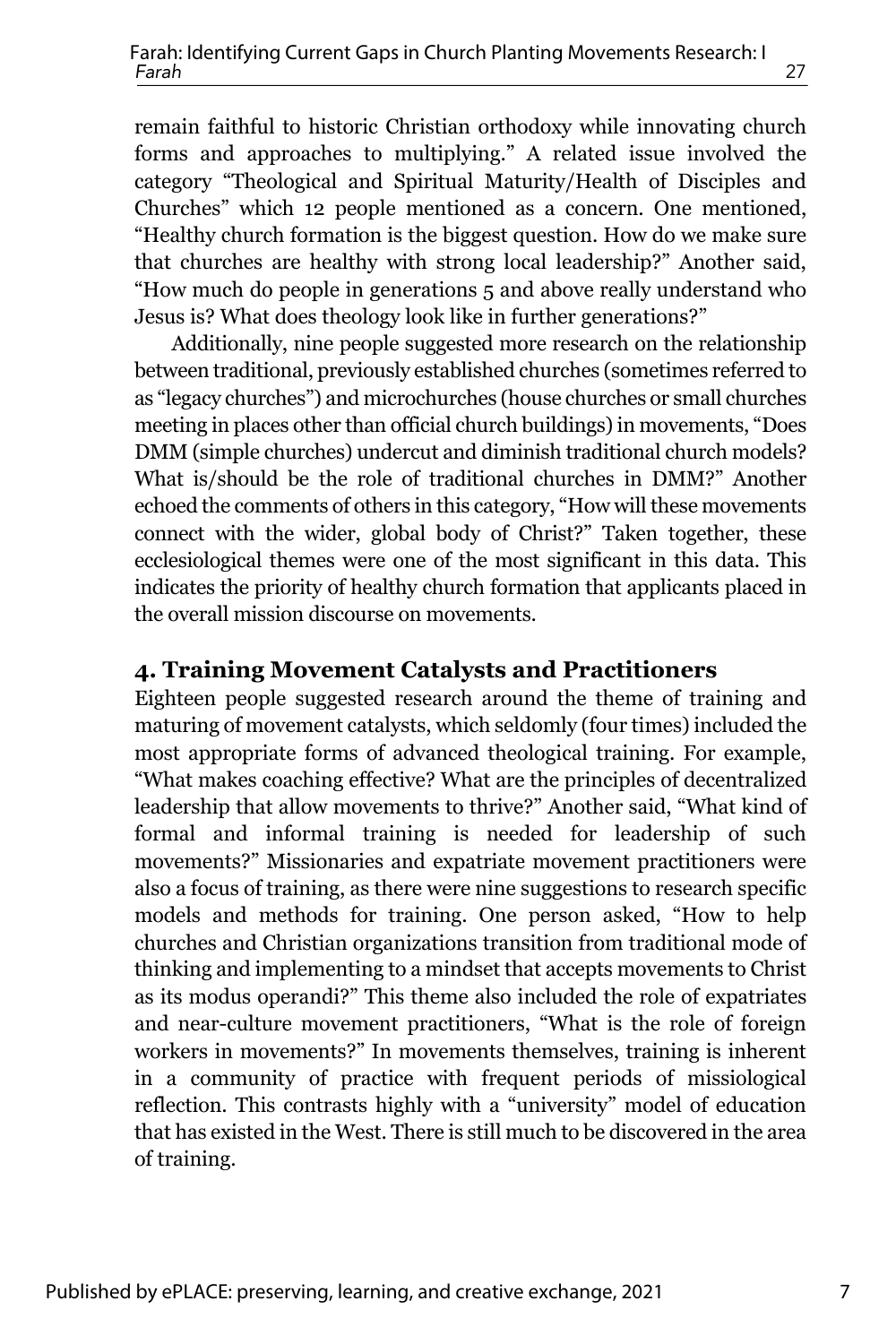#### **5. Highlighting Contextual, Sociological, and H0listic Features of Movements**

Both contextual and sociological issues featured prominently in the research suggestions. One applicant wrote, "What can one learn from sociology to stimulate the growth of movements?" Another asked, "What barriers of spread are there, i.e., in a complex sociological world how does the gospel spread and what are social networks like in intertwined urban and virtual environments?" Related was the idea for more descriptive research of movements, "I would like to see more qualitative research done through which the voice of those within the movements can be heard." Many indicated that contextual issues needed more research, "What is the importance of retaining cultural identity for new believers," including "the role of socio-religious identity and what it means for movements?" Another wrote, "I would love to see more on how movements change and morph in different cultures and nations." Along these lines, another said, "Identifying differences and nuances between different ministry contexts and understanding the pre-existing conditions for movements." Nine people also inquired into how movements lead to the holistic transformation of society. Together, this theme reflects the incarnational interests in movements, including how and why movements contribute to the common good and human flourishing.

#### **6. Documenting Movements with Respect to Verification, Metrics, and Administration**

While the vast majority of themes suggested thus far were more qualitative in nature, quantitative issues also featured, although they too might not strictly focus on "numbers." Several people raised questions about the metrics and verification of movements. For example, "How are some of the claims of movements verified and reported?" Other responses asked simply, "What are the metrics for health?" or "What are the best evaluation methods?" Furthermore, six people wanted to know how outside finances are used in movements, including the negative effects of using resources not local to the movement itself. For example, one respondent asked, "Financial sustainability. How many CPMs are actually being sustained without outside dollars?" While less prominent than the previous themes, these administrative concerns also open up several directions for research.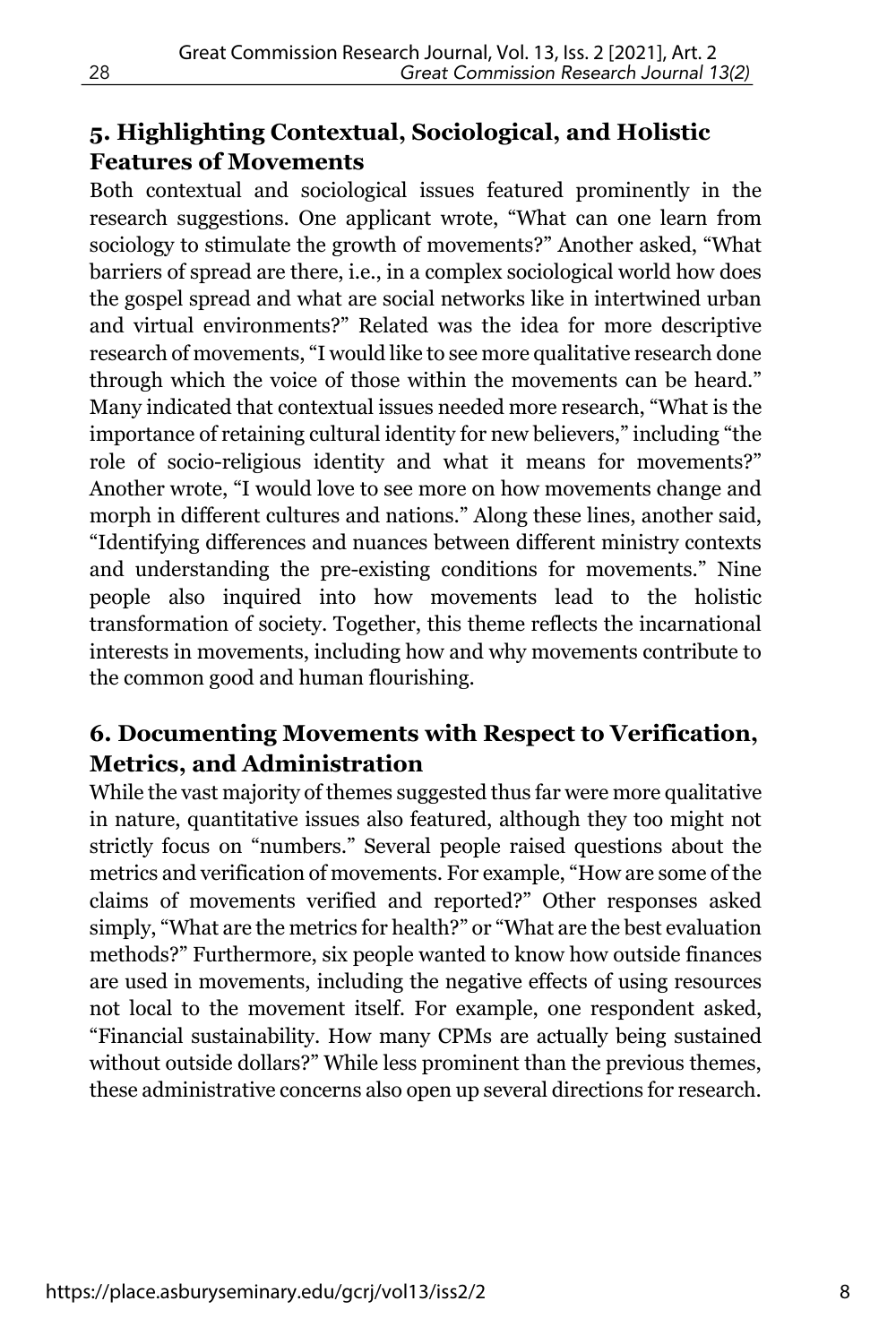#### **Beyond the Emic/Etic Dichotomy: First- and Second-Order Research**

As the previous section demonstrated, at least six gaps of information emerged from this inquiry into movements research. However, as already noted, these applicants to the Movements Research Symposium were mostly white males. In a postcolonial world, this is inadequate; more work needs to be done to integrate the voices of both women and nonwhite males. Be that as it may, it might be helpful to discuss how emic (insider) and etic (outsider) considerations impact the concept of research. How do local research initiatives relate to outside research agendas? This section will highlight the problematic etic/emic distinction and propose an improved framework.

#### **Beyond the Binary Towards Integration**

With roots in (missionary) linguistic theory in the mid-twentieth century, the emic/etic distinction sought to classify two distinct standpoints from which an observer could describe behavior: either from the inside or the outside. This pragmatic solution sought to systematize the study of language and avoid complicated philosophical discussions (Pike, 1954). Various disciplines in the social sciences and the study of religion later incorporated the emic/etic dichotomy. During this long process, however, debates raged between the emic/etic distinction regarding "whether or not or not religious 'insiders' have privileged access to and understanding of religious matters" (Mostowlansky & Rota, 2020, p. 9). One of the problems was the simplistic, binary nature of the distinction represented by the conflation of emic with "insider' and etic with "outsider." The insider/outsider distinction is better understood in terms of a continuum rather than a dualism, especially considering the presence of reciprocity and collaboration between the two. Mostowlansky and Rota (2020) further propose that the distinction between first- and second-order observers can disentangle these issues:

First-order observers appreciate the world according to a specific perspective. However, they are not reflexively aware of the fact that their point of view is contextually situated. Religious insiders can be equated to first-order observers who relate to the world on the basis of their religious convictions – for instance, the way they conceive of God or the sacred. Second-order observers, on the other hand, examine how first-order observers observe; that is, they appreciate the perspectival character of first-order observations and explore how and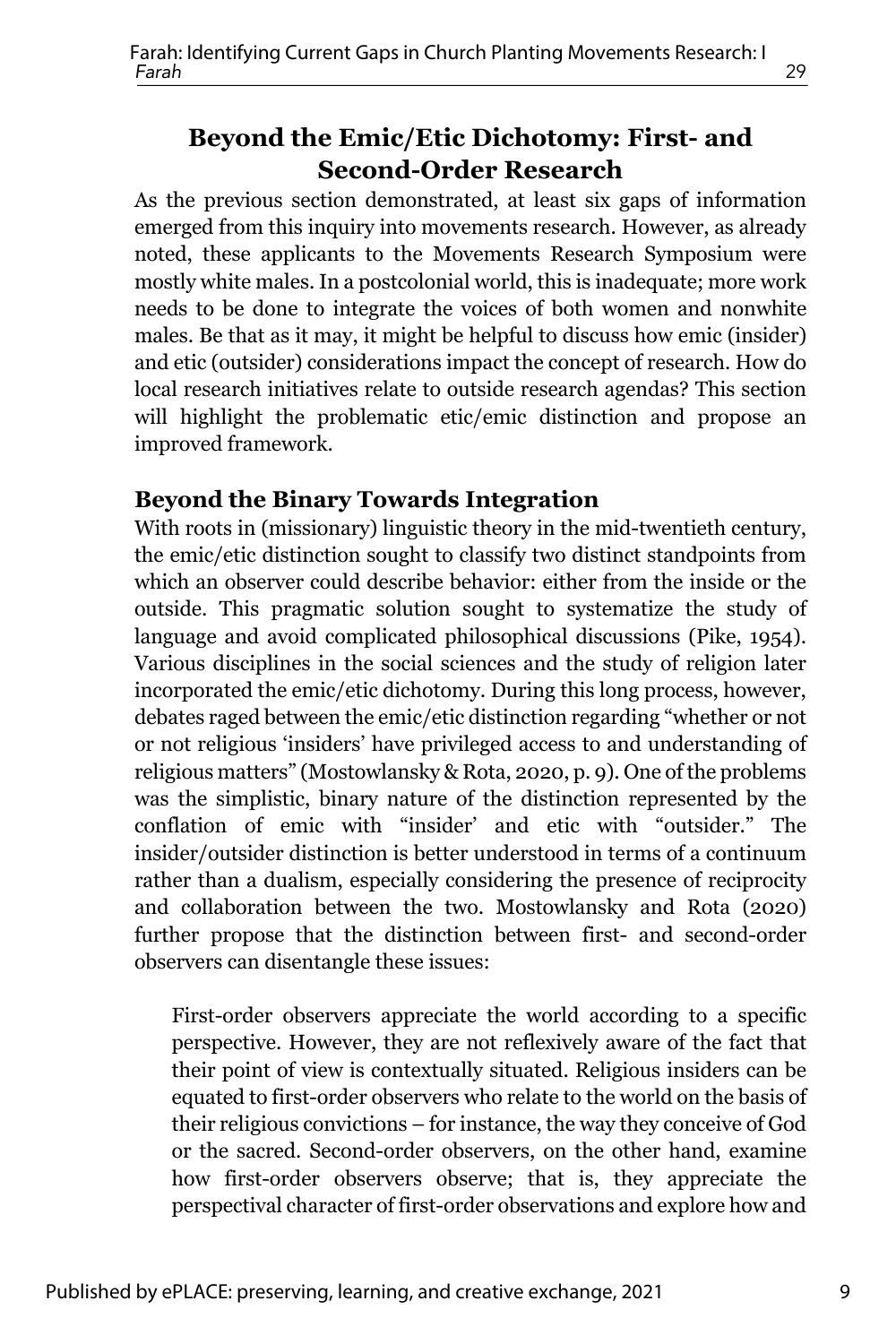why first-order observers uphold a certain perspective. Academics can also be first-order observers, just as religious practitioners can reflexively assume the position of second-order observers. But emic and etic are not synonymous with first- and second-order observations. Rather, emic and etic analyses are both the product of second-order observers, although they imply different standpoints. (Mostowlansky & Rota, 2020, p. 10)

In other words, all participants and observers have a certain perspective that gives their knowledge both privileges and limitations. By way of analogy, we might consider a sports match. The players may have a certain perspective that can be classified as both emic and first-order. However, certain players may not be involved in every play and may be considered as etic and second-order observers simultaneously. The coach or analyst (or fan) also has a perspective that the players may not be able to grasp from their position alone. This is why successful players often watch (as an etic observer) a second-order "game tape" of their emic performances. Both the players and the coach/analyst can offer first- and second-order observations, as long as the perspectives of the player and coach/analyst are appreciated for their "positionality" (Rowe, 2014).

Concerning CPMs, we need to explicitly state that those with an "emic" perspective function not simply as "informants" but also as active movement participants whose perspectives are valued and respected. Local movement catalysts and the leadership teams formed among their disciples are all players learning the way God is at work in their movements by actively "playing" under his guidance, often with coaching from near culture mentors and/or Westerners from the sidelines. These are learningby-doing communities, apprenticing successive generations of players with lessons learned on the ground. Because this training is more caught than taught, and only partially written down, it is much less recognizable to traditional academic research inquiries. Especially due to the relative novelty of some of the contemporary CPM and DMM phenomena, extant missiological literature lacks robust second-order research on these movements. As a result, seminaries and the academy often do not give movements serious consideration – to the detriment of both seminaries and movements. Yet in another sense, second-order research of the recent CPM and DMM phenomena can perhaps serve as an intermediary step toward local practitioners taking the lead in actively formulating their own research agendas. Anecdotally, I talked with one highly fruitful East African movement catalyst about research agendas within the postcolonial white/brown issue. I asked him what types of research projects he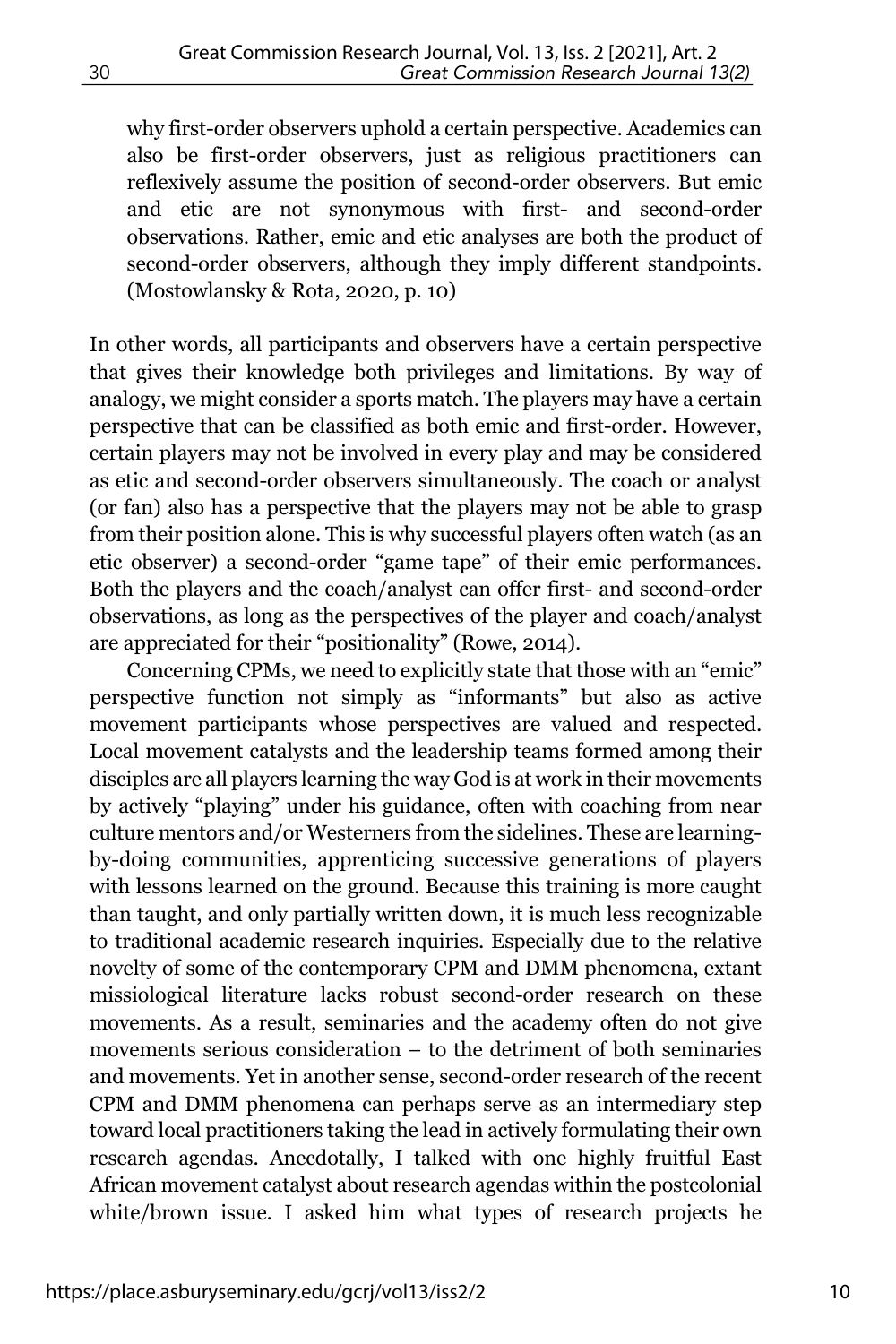considered most helpful for movements. After thinking for some time, he replied, "Research is what you [white] guys are good at; we're [Africans] good at catalyzing movements." He appealed to more collaboration as the answer. In the end, the ideal may be for local people to initiate research and raise the questions most relevant to them. However, as this section has shown, research by second-order observers is not irrelevant to the discussion and may serve as a seedbed for future research.

#### **A Biblical Example and Current Mission Applications of First- and Second-Order Observations**

Tim Martin of the Motus Dei Network's facilitation team (personal interaction) has suggested that Acts 15 might also demonstrate the firstand second-order observers' construction of knowledge, specifically as it relates to missiological research. The novelty of Gentiles turning to Jesus caused the early church to ask new questions, perhaps similar to CPMs among the least-reached today. Paul and Barnabas reported a first-order perspective to the Jerusalem Council, but they were not emic participants in Gentile contexts. Peter and James also contributed a second-order perspective that first-order, emic Gentile Christ-followers have benefited from ever since! Research on CPMs may similarly reflect on the important integration of these perspectives. The six research gaps discussed in the previous section were admittedly dominated by second-order perspectives, but that does not render the themes irrelevant to first-order or emic concerns.

We can identify numerous emerging examples of research integration happening today. For example, the mission agency New Generations (newgenerations.org) is training first-order participants for qualitative assessments on their own movements (Brown, 2020). The Lausanne Movement (Lausanne.org) has been connecting and training non-Western researchers, with many of them examining movements through a secondorder perspective (CMIW, 2018). AMRI, the Alliance of Mission Researchers and Institutions, aims to increase the capability of all parts of the Christian mission research community worldwide to participate in mission research, interdisciplinary scholarship, and publication, especially noting that capacity for mission research is not evenly distributed in the Global Church. And Focus on Fruit (focusonfruit.org) has facilitated a learning community of indigenous movement catalysts who have used both quantitative and qualitative research methods to discern fruitful practices within their own ministries that can be applied locally by other teams and by field practitioners in other contexts (Larsen, 2018). These are just a few examples of the integration between first- and second-order and emic/etic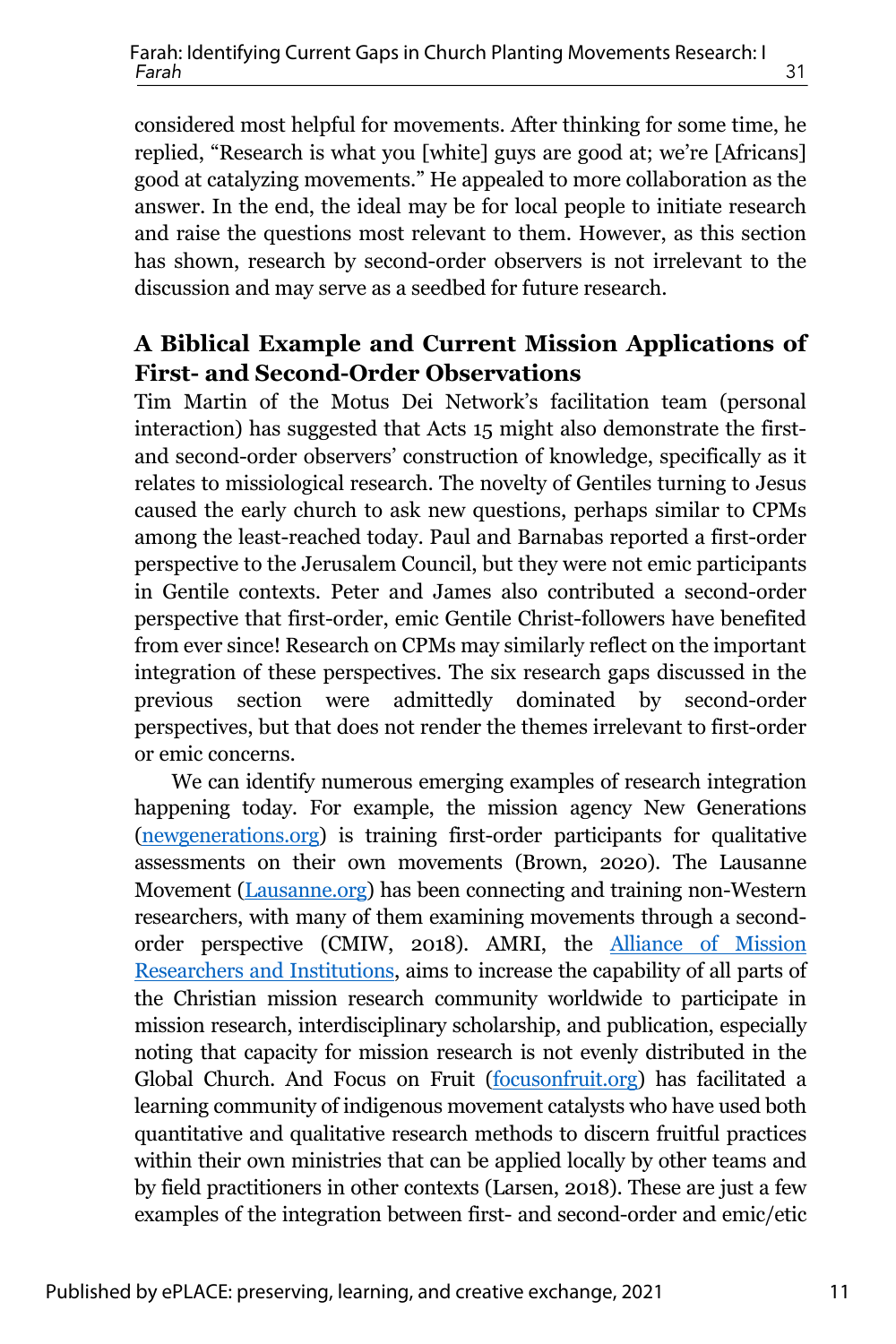perspectives that show the body of Christ working together and collaborating in movements research (1 Cor. 12:25-26).

#### **Underutilized Research Methods**

Newer and underutilized research methods also show promise for this integration of first- and second-order research. For example, a "social network analysis" (SNA) of individuals, groups, churches, or networks within church planting movements could benefit the missiological discourse and add new insights to both the theology and praxis of mission. SNA is "a collection of theories and methods that assumes that the behavior of actors (whether individuals, groups, or organizations) is affected by (1) their ties to others and (2) the networks in which they are embedded" (Everton, 2018, p. 49). The common practice of "Fruit Charts" (a graphic illustration of which churches have successively planted other churches) in many movements create visual records of the growth of these networks that encourage both intuitive shepherding insights as well as analytic reflection on how and where movements spread (Larsen, 2020, Chapter 4). SNA is a field of study that has arisen in the intersection of social psychology, social anthropology, and graph theory in mathematics (Prell, 2012, pp. 19–58). SNA could therefore be used to investigate the role that real-world social networking plays in the spread of church planting movements. Especially since SNA defies the qualitative/quantitative research distinction, it shows promise as a way to graphically illustrate the specific shape of social networks where the transmission of faith is more likely to occur.

Another promising tool is "action research" in which movement "practitioner-researchers" seek solutions to problems faced in catalyzing movements. In so doing, the role of a movement catalyst or practitioner can be transformed from that of a "technician" to that of a "facilitator." In other words, starting a movement is not the implementation of a formula to fix a problem but involves bringing people together to address a challenge. This conceptual vision "advocates the use of contextually relevant procedures formulated by inquiring and resourceful practitioners" (Stringer, 2013, p. 3). Catalyzing movements is in itself a process of learning and research itself contributes to this learning. But more importantly, action research privileges the praxis of the *researched* over the theory of the *researcher* (Hutcherson & Melki, 2018, p. 234), thus prioritizing local research initiatives and properly setting expectations for second-order observers. Focus on Fruit, previously mentioned, begins their coaching of participants in movements using "Transformational Dialogue" that has this action research concept built into the process of catalyzing movements (Larsen, 2020, Chapter 1).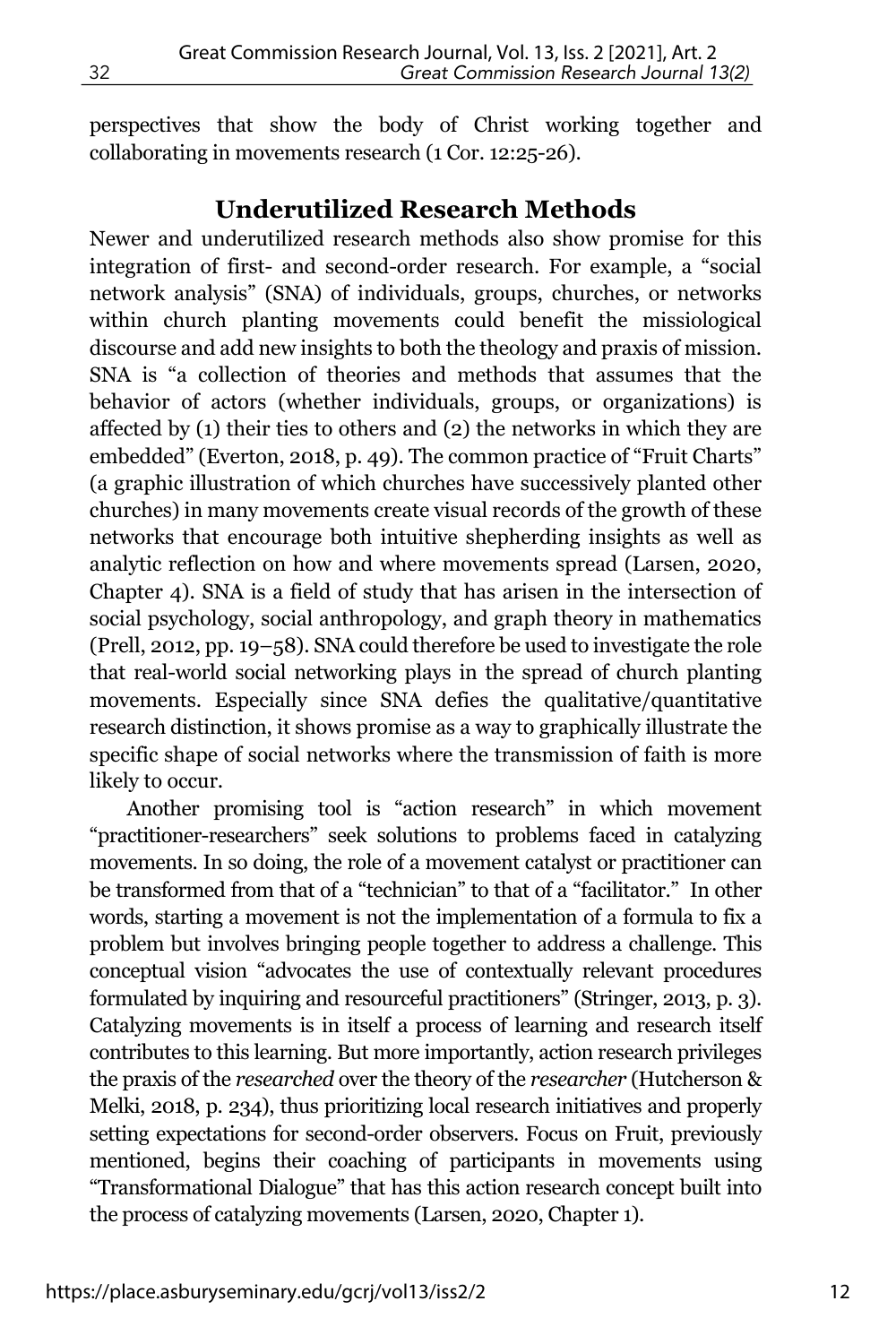However, even considering these promising new approaches to research, further philosophical issues remain that are often not considered in missiological research; as a result, the quality of the research suffers.

#### **Limitations of Qualitative Research in General**

Young or inexperienced researchers (including missiologists with an axe to grind) often overstate the significance or conclusion of their study. Gary Thomas warns that the qualitative researcher should "not [be] out to prove something or to demonstrate that something is the case. Rather, you are looking to find the answer to a genuine question" (2017, p. 6). The evidence we find in qualitative research does not *solve* a case (we are not detectives), it merely *tells a story* as accurately as we can, admitting our bias. In this sense, social research provides "insights rather than generalisations... someone else will almost certainly find something very different from you, and this is to be expected" (2017, p. 140). In movements research, we need to be aware of the fallacy of objectivity. For qualitative research to be "valid," it need not be duplicated by another "objective" researcher. Combined with the idea of "positionality" previously discussed (i.e., firstand second-order observers), we can embrace subjectivity and not be ashamed or threatened by it (2017, p. 152). Learning what happens in and around movements may provide adequate data for decision-making in a local context but may or may not be a fruitful practice or best practice in another context.

Another common research fallacy to avoid is generalizing from insufficient evidence. For example, the idea of "theory" is used differently in research. By "theory," one might mean the term "Grand Theory" used mockingly by the sociologist C. Wright Mills to describe researchers who attempt to create universal explanations of the nature of man and society. Thomas notes that it is "a given that Grand Theory is not what is generally wanted in social research nowadays. You certainly will not be aiming to develop Grand Theory in your own research" (2017, p. 98). This needs constant evaluation in CPM research. Social science research offers many excellent theories, but in contrast to Grand Theories, they are called theories of the "middle-range" (Hedström & Udehn, 2009, p. 31) due to their limitations and contextual nature.

#### **Avoiding Mistakes Associated with the Church Growth Movement**

According to David Garrison, the concept of CPMs appears "to be a modification of Donald McGavran's landmark "People Movements" adapted to emphasize the distinctive of generating multiplying indigenous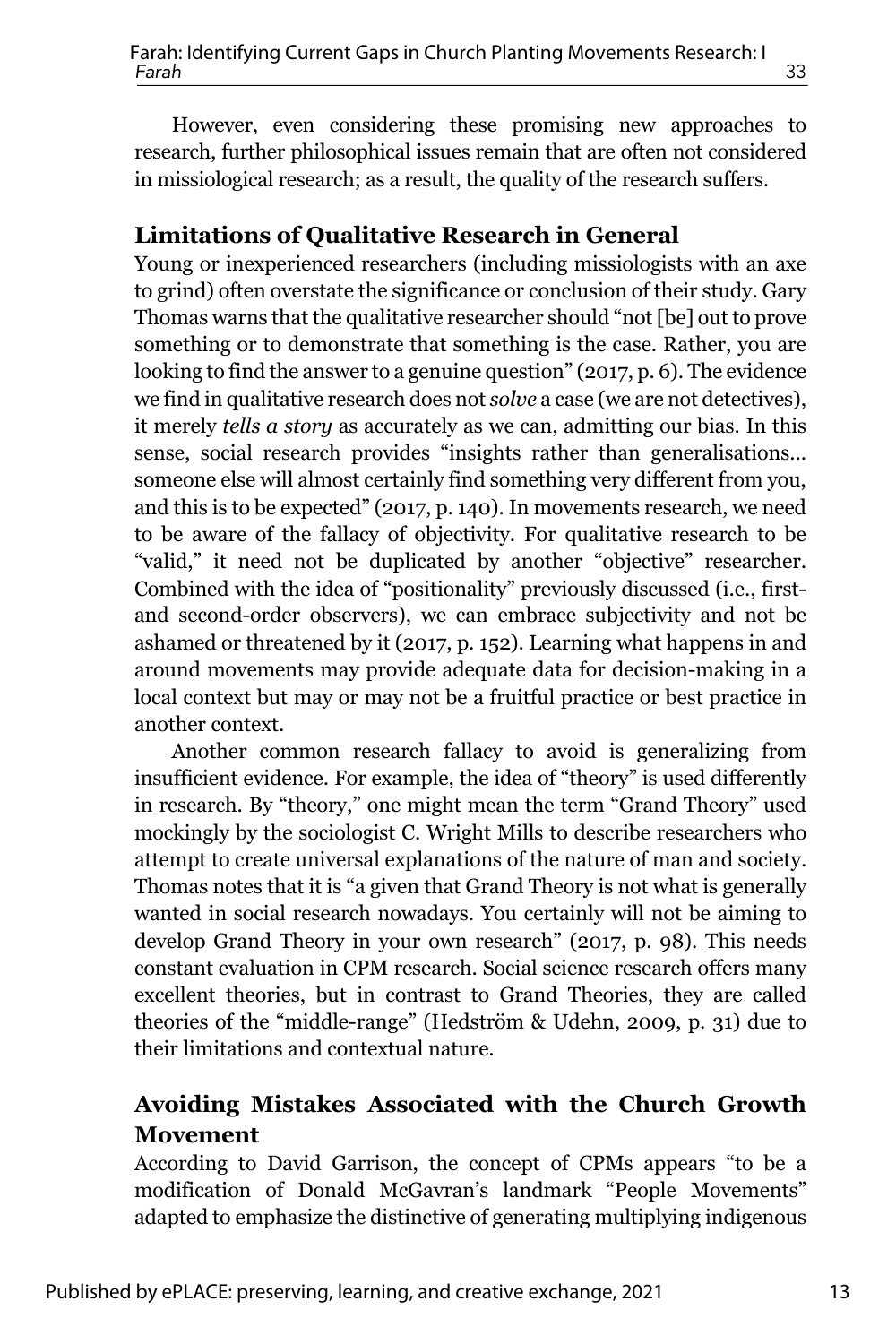churches" (2011, p. 9). As a pioneer theorist for people movements, Donald McGavran asked in his book *Bridges of God* (1955), "How do *Peoples,* not just individuals, but clans, tribes, and castes, become Christian?" However, McGavran's original purpose of "church growth" within social networks led by unpaid leaders in house churches was later adapted for the quantitative goals of church enlargement for attractional and seekersensitive churches in the West. Lamenting this fact later in his life, McGavran preferred the term "church multiplication" over church growth (Fitts, 1993, p. 12).

While some are attempting to reconceive "church growth" for a new generation (Hunter III, 2009), the Church Growth Movement of the 1970s to 1990s was often described as technocratic and captive to a "fierce pragmatism" (Swartz, 2020, p. 108). McGavran actually began by only teaching non-American students because he was concerned that Westerners would individualize his theories and turn them into programs mistakenly claimed to be universally appropriate – it turns out he was correct. Further valid criticisms include appeals to religious consumerism and obsession with methods and formulas (Stetzer, 2006). Research on CPMs can avoid these tendencies by integrating non-Western postcolonial theological perspectives, more qualitative and contextually descriptive approaches to research, and avoiding the epistemological fallacies of positivism and naïve realism that were prevalent in earlier generations.

#### **Summary**

We long for the Global Church to one day share the Apostle Paul's "no place left" dilemma. Aided by awareness of current theories in research methodology, including an epistemological humility rooted in postcolonial sensitivities and collaboration, we have noted how different perspectives on research will shape research agendas and place values on different initiatives. Our research agendas should be built with a humble attitude about what we know, how we came to know it, and how our own perspectives enrich and limit our understanding. Different parts of the body of Christ may apply different methods and theoretical frameworks, but this article has argued for closer integration of this multi-faceted learning for the benefit of field ministries where God is allowing movements to grow. With that in mind, we noted six research gaps that can help improve the missiological discourse on church multiplication movements. These six gaps include: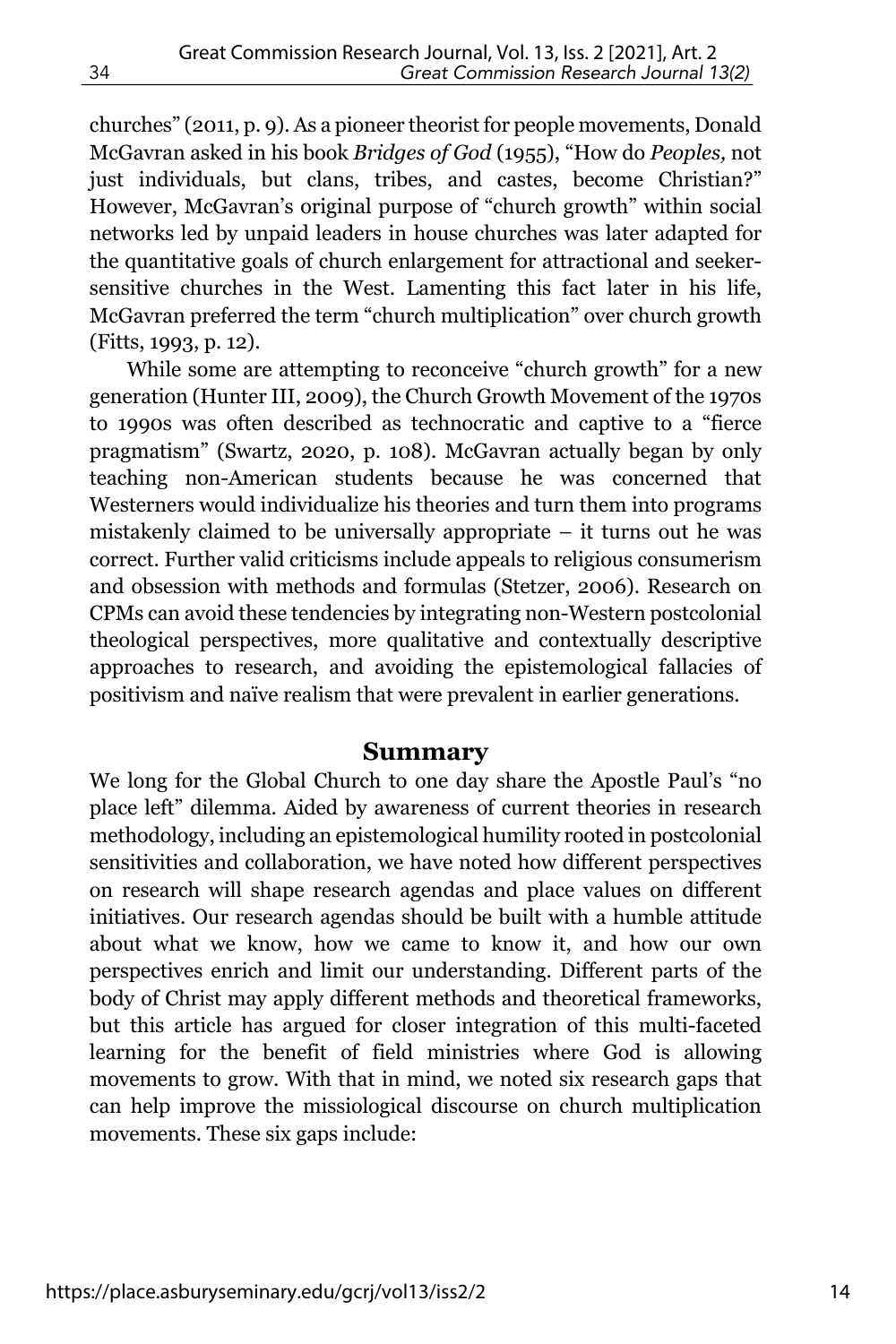- 1. Deepening Theological-Missiological Descriptions of Movements
- 2. Identifying Best Practices and Effective Movement Strategies
- 3. Clarifying Issues of Ecclesiology-Practical, Theological, and Spiritual
- 4. Training Movement Catalysts and Practitioners
- 5. Highlighting Contextual, Sociological, and Holistic Features of Movements
- 6. Documenting Movements with Respect to Verification, Metrics, and Administration

Research on CPMs needs to prioritize local initiatives, set realistic expectations for second-order observers and near-culture practitioners, and help missiologists see the value of phenomena that have been too easily dismissed as faddish. This research should therefore take a holistic view that integrates emic/etic and first- and second-order perspectives. We can and should find ways to be effective, empirical, educational, and edifying, all at the same time.

#### **References**

- Bevans, S. B., Chai, T., Jennings, J. N., Jørgensen, K., & Werner, D. (Eds.). (2015). *Reflecting on and Equipping for Christian Mission* (Vol. 27). Regnum.
- Brown, H. (2020). Celebrating 2 Years of Global Impact. *New Generations*. https://newgenerations.org/2020/07/celebrating-2-years-of-global-impact/
- CMIW. (2018). *Research that Guides Kingdom Impact*. Community of Mission Information Workers. https://globalcmiw.org/node/64
- Everton, S. F. (2018). *Networks and Religion: Ties that Bind, Loose, Build-up, and Tear Down*. Cambridge University Press.
- Farah, W. (2020). Motus Dei: Disciple-Making Movements and the Mission of God. *Global Missiology*, *2*(17), 1–10.
- Fitts, B. (1993). *Saturation Church Planting: Multiplying Congregations through House Churches*. Self-Published.
- Garrison, D. (2004). *Church Planting Movements: How God Is Redeeming a Lost World*. WIGTake Resources.
- Garrison, D. (2011). 10 Church Planting Movement FAQS. *Mission Frontiers*, *33*(2), 9–11.
- Hedström, P., & Udehn, L. (2009). Analytical Sociology and the Theories of the Middle Range. In P. Bearman & P. Hedström (Eds.), *The Oxford Handbook of Analytical Sociology*. Oxford University Press.
- Hunter III, G. G. (2009). *The Apostolic Congregation: Church Growth Reconceived for a New Generation*. Abingdon Press.
- Hutcherson, C., & Melki, B. (2018). Action Research for Theological Impact: Reflections from an Arab Context. In P. Shaw & H. Dharamraj (Eds.), *Challenging Tradition: Innovation in Advanced Theological Education* (pp. 233–251). Langham.